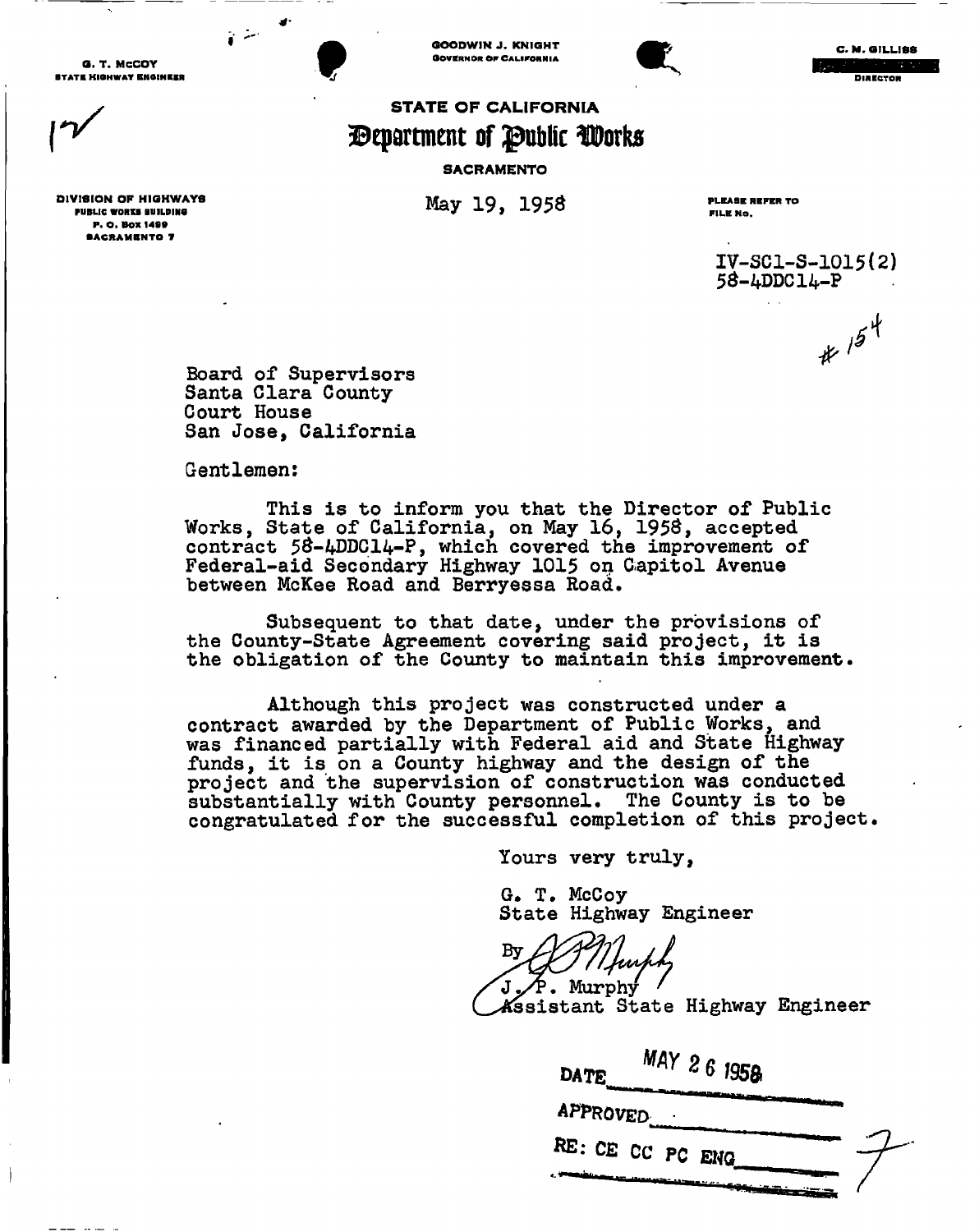May 13, 1957

Re: IV-SC1-1015(2) Capitol Avenue  $15^4$ 

State Division of Highways 150 Oak Street San Francisco 2, California

Att: F. W. Montell

Gentlemen:

 $\mathbb{R}$ 

Enclosed please find original and duplicate copy of County-State Agreement No. 17 covering the construction on Capitol Avenue between Nokee Road and Berryessa Road,  $PAS-1015(2)$ .

These have been signed by the Board members and attached to each is a copy of the Board's order approving  $same$ .

> Very truly yours, *EOARD OF SUPERVISORS*

BA.

Clark of the Poard

cc: McClure

Sheet of estimated cost given to McClure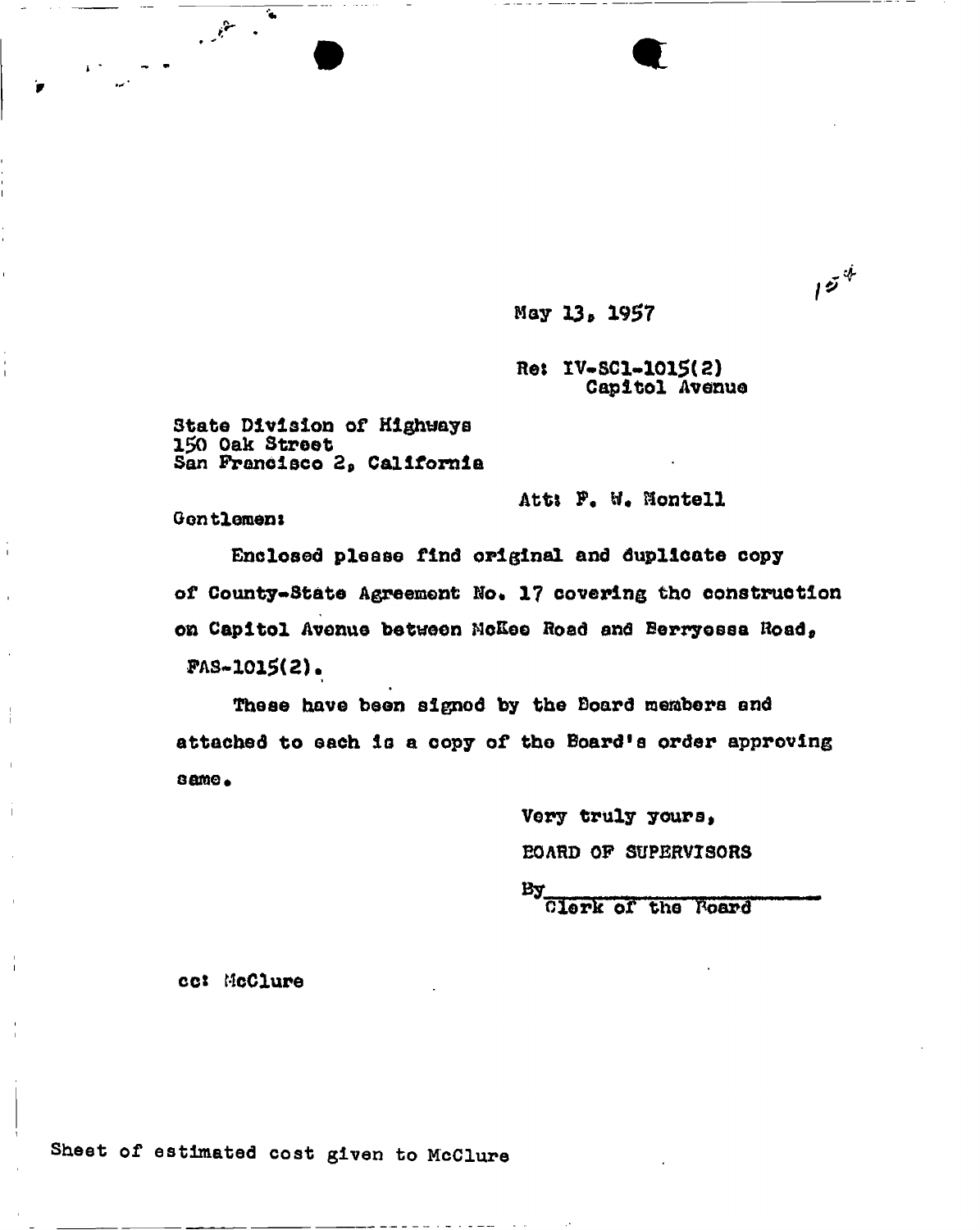

STATE OF CALIFORNIA DEPARTMENT OF PUBLIC WORKS

## DIVISION OF HIGHWAYS

DISTRICT IV **150 OAK STREET** SAN FRANCISCO 2, CALIFORNIA **UNDERHILL 3-0222** 

**May 3, 1957** PLEASE REFER

TO FILE NO.

**IV-SC1-S-1015(2) Capitol Avenue** 

| Mr. Leonard Bushnell                           | $MIB$ $MII$ $NII$ $NII$                |
|------------------------------------------------|----------------------------------------|
| <b>Road Commissioner</b><br>Santa Clara County | APPROVED $\mathcal{L}$ - $\mathcal{L}$ |
| First & Rosa Streets<br>San Jose, California   | RE: CE CC PC ENG                       |

| <b>DATE</b> | MAY 13 1957<br>.<br>والمتعاصد والمستقار والمستقرع والمنتقلة والمنافذ |
|-------------|----------------------------------------------------------------------|
|             | APPROVED $L - \mathcal{L}$                                           |
|             | RE: CE CC PC ENG                                                     |

**Dear Mr. Bushnell:** 

**Attached, in triplicate, for execution by the County of Santa Clara, is County-State Agreement No- 1? covering the construction on Capitol Avenue between McKee Hoad and Berryessa Road, FAS Project S-1015(2).** 

**Please have the County Board of Supervisors execute the Agreement and return the original and duplicate copy to this office for further handling.** 

**The third copy may be retained for the County's reference until a completely executed copy is returned to you. ^he County will insert the date of execution.** 

**p Your attention is called to the fact that a ( certified copy of the Board's resolution authorizing its ^ Chairman or other member to execute the Agreement must 1 be attached to each copy of the Agreement. Even though ( all five members sign the Agreement a certified reso- ^lutio n showing official board action is required.** 

The attached tabulation indicates the status of funds available to Santa <sup>C</sup>lara County for the financing **Lihis project.** 

**Yours very truly,** 

**B . W . Booker Assistant State Highway Engineer** 

 $\mathbf{B}\mathbf{y}$ <u>u/ Jy</u>

**F . W . Monte 11 Assistant District Engineer City and County Cooperative Projects** 

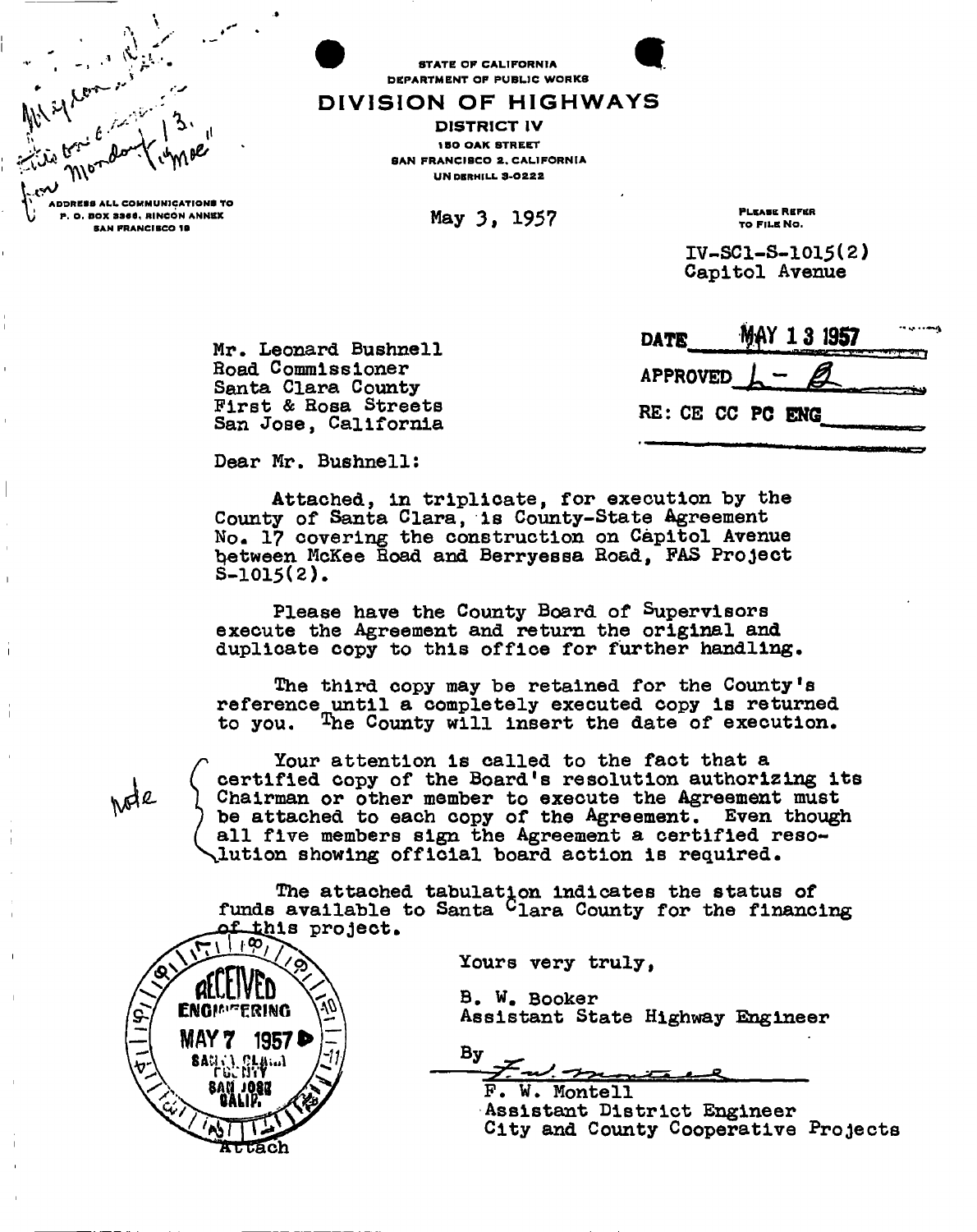**STATE OF CALIFORNIA** DEPARTMENT OF PUBLIC WORKS

## DIVISION OF HIGHWAYS

DISTRICT IV **150 OAK STREET** SAN FRANCISCO 2. CALIFORNIA UN DERHILL 3-0222

ADDREBB ALL COMMUNICATIONS TO P. O. BOX 9866, RINCON ANNEX BAN FRANCISCO 19

**June 6, 1957 PLEASE REFER** 

TO FILE NO.

**IV-SC1-S-1015(2) Capitol Avenue** 

**Mr. Leonard Bushnell Road Commissioner Santa Clara County First & Rosa Streets San Jose, California** 

**Dear Mr. Bushnell:** 

**Attached for the files of the County of Santa Clara Is executed copy of County-State Agreement No. 17, executed May 13, 1957, covering proposed construction on Capitol Avenue, FAS Route 1015, between McKee Road and Berryessa Road, FAS Project S~1015(2).** 

**Yours very truly,** 

**B . W. Booker Assistant State Highway Engineer** 

**By** 

**F . W . Montell** 

**Assistant District Engineer City and County Cooperative Projects** 

**Attach** 

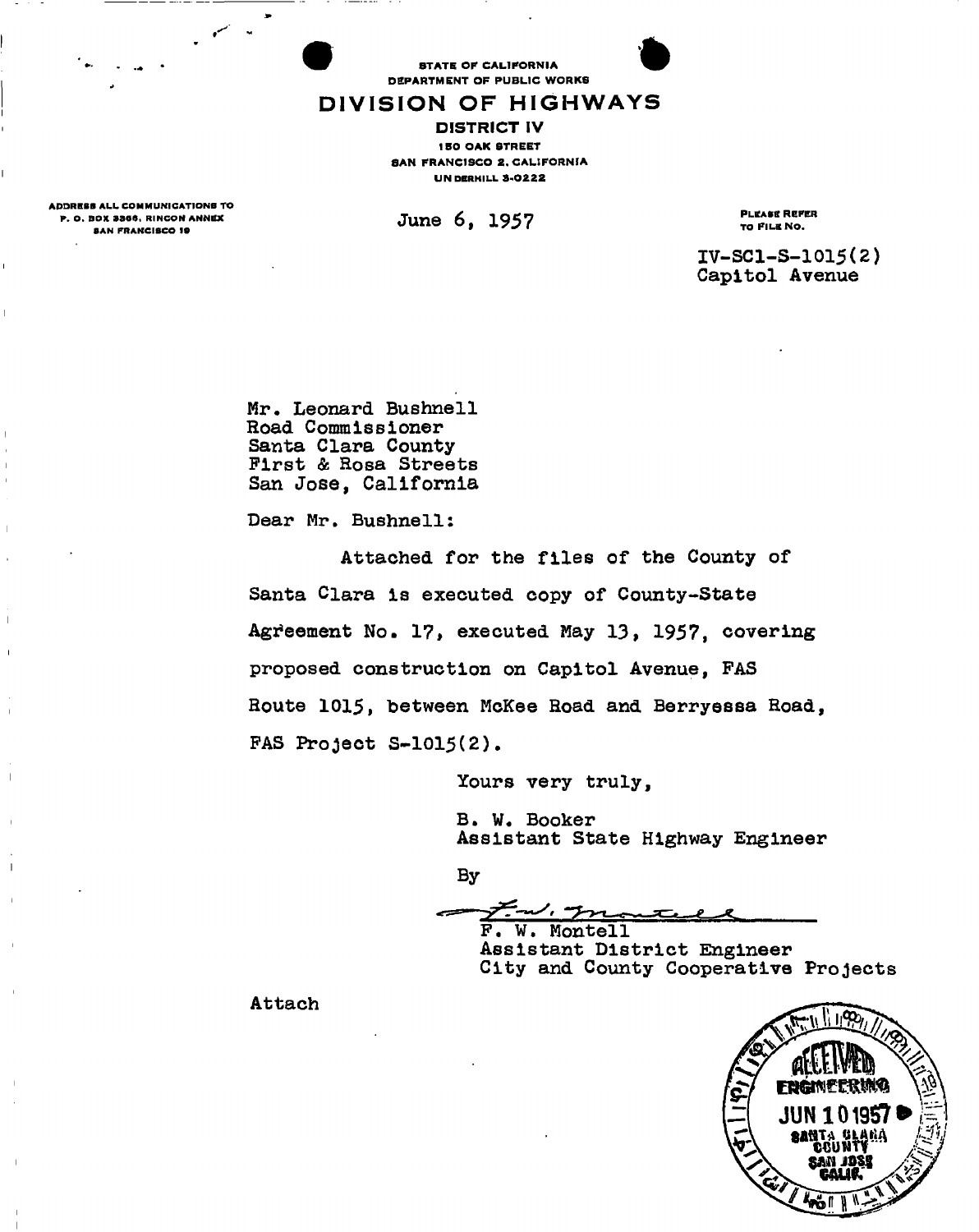# **COUNTY-STATE AGREEMENT NU. 17 FEDERAL AI D SECONDARY ROADS**

**IV Santa Clara District county** FEDERAL PROJECT S<del>-1012121</del> **Count)** 

**Capitol..Avenue** 

THIS, AGREEMENT, made in duplicate this 13th day of \_\_\_\_May . 19.57.

by and between the COUNTY OF **48 SANTA CLARA** 6. State of California, hereinafter referred to as the "County," and the DEPARTMENT OF PUBLIC WORKS (Division of Highways) of the State of California, hereinafter referred to as'the "Department."

### WITNESSETH:

It is agreed between the parties that the project or projects hereinafter described shall be constructed under and pursuant to, ana in accordance with the provisions of the attached Exhibits A and B, which exhibits are hereby made a part of this agreement.

.........Santa Clara.............................County agrees to provide necessary matching funds prior to award of contract.

The Board of Supervisors of the County of \_\_\_\_\_\_\_\_ Santa Clara \_\_\_\_\_\_\_\_\_\_\_by

Resolution dated <u>May 13th</u>, 1957 has approved this agreement and authorized its execution.

IN WITNESS WHEREOF, the parties have hereunto affixed their hands and seals the day and year first above written.

**Approval Recommended:** 

**District Engineer** 

**Icondary Roads**  Engineer.

**Approved as to Form and Procedure: DIVISION OF HIGHWAYS** 

for the Department

**County of Santa** Dist n  $\mathbf{r}$ Ħ  $\mathbf{H}$ 

STATE OF CALIFORNIA DEPARTMENT OF PUBLIC WORKS

**G. T. McCOY State Highway Bigineer** 

2 hours

*Deputy State Highway Enginees*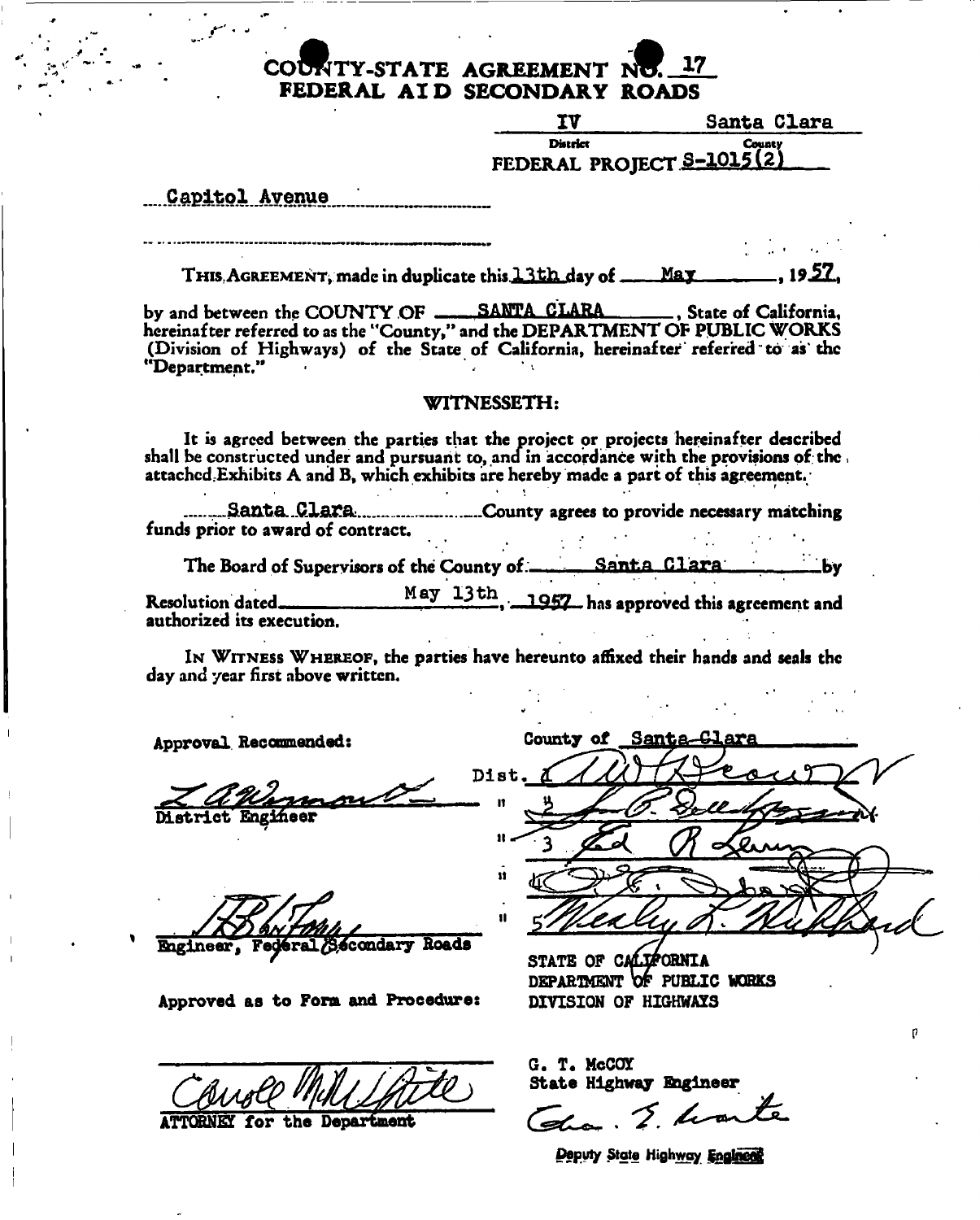

Exhibit A

## Article I. This agreement is made in the light of the following facts and circumstances:

1. Under the provisions of the Federal-Aid Highway Acts certain funds are authorized to be appropriated for expenditure on a system of principal secondary roads to be selected by the State highway departments in cooperation with the county supervisors and the Commissioner of Public Roads. The route upon which the subject project is proposed has been so selected and approved by the Commissioner of Public Roads for inclusion in the Federal-Aid Secondary Road System. Federal-Aid Highway funds are now available for obligation to the subject project.

2. The Department is required to enter into an agreement with the Commissioner of Public Roads relative to the prosecution of this project and the obligation of participating Federal-Aid funds.

THEREFORE, in consideration of the premises herein contained, the parties agree as 'follows:

Article II. Cooperation with the United States.

#### MAINTENANCE

1. The Federal-Aid Acts require that the maintenance of projects constructed thereunder shall be the responsibility of the State and that a project for which the Department proposes to provide maintenance by an agreement with the County shall not be approved if any, project previously improved with Federal funds under the provisions of the Federal Highway Acts, as amended and supplemented, which the County has agreed to maintain, is not being satisfactorily maintained aa determined by the Commissioner.

It is therefore agreed that after completion of said project or usable portions thereof, and upon notice of such completion, the County will maintain the completed works in a manner satisfactory to the authorised agents of the United States.

Article III. Control of Work.

#### RIGHT OF WAY

The furnishing of rights of way as provided for herein includes, in addition to all real property required for the improvement free and clear of obstructions and encumbrances, the payment of damages to real property noc actually taken but injuriously affected by the proposed improvement.

1. Such rights of way as are necessary for the construction of the proposed improvement, will be furnished by the County.

2. It is understood that a contract for the construction of this project or any portion thereof cannot be awarded until the necessary right of way has been made available.

3. The County will furnish to the Department prior to advertising of the project evidence that necessary rights of way are available for construction purposes.

4. The County agrees tp pay from county funds any costs, which are incurred in connection with this project, which arise out of right of way litigation or delays to the contractor because right of way has not been made available to him for the orderly prosecution of the work.

#### ENGINEERING

Preliminary Engineering—The term "preliminary engineering" as used herein includes all preliminary work, including<br>but not restricted to, preliminary surveys and report, laboratory work, soil investigation, preparation of advertising.

Construction Engineering—The te-m "construction engineering" as used herein includes actual inspection of the work, necessary construction staking, laboratory and field testing, field reports and records, estimates, final report, and allowable expenses of employees engaged therein.

County employees shall perform all engineering work. It is understood that the Department is held responsible by the United States Government for the conduct of the work and for satisfactory results and that the Department may not delegate its responsibility. It is therefore agreed that the Department will exercise general supervision over the work and may take direct control of the subject project at its discretion when it is deemed that the responsibility of the Department requires.

When the cost of Right of Way, Preliminary Engineering or Construction Engineering, incurred by the County is to be borne in part by Federal-Aid funds, the Department will reimburse the County for services performed on the basis of the actual cost thereof to the County including compensation and expense of personnel working on the project, the required materials and the use of county-owned automobiles at the rate of four cents per mile, provided, however, that the County will contribute its general<br>preparative and overhead expense. Payments for such work will be made by the Department upon re Department hereunder.

#### AWARD OF CONTRACT

Actual construction work will be performed by contract. The Department will make the final preparation for advertising, will advertise and award the contract and will make payments to the contractor as the same become due.

Prior to advertising for bids the County and the Department must agree on an engineer's estimate as to the estimated cost of the project. No contract for an amount in excess of said engineer's estimate will be awarded unless sufficient funds are<br>available and both the Department and County agree to such award.<br>\

#### Article IV. Special Covenants.

1. Nonparticipating Items. All costs ruled ineligible under the Federal-Aid Highway Acts but properly chargeable to this project shall be paid by the County.

2. Preliminary Engineering. All preliminary engineering charges, including the cost of advertising, have been or will be paid by the County from funds other than those provided by the Federal-Aid Highway Acts.

3. Construction Engineering. The construction engineering is included in the estimated cost and may be paid from Federal and County funds.

4. Claims. Since this project is not on a State Highway, State Highway funds may not be used to finance any coats including claims submitted by the contractor, Public Utilities, Rights of Way or other pertinent charges.

In the event that such claims are submitted and the Bureau of Public Roads and State Attorneys rule such claims cannot be paid by funds provided by the Federal-Aid Highway Acta the County will upon the demand of the Department, deposit with the State Treasurer, a sum sufficient to cover the cost of any or all claims.

#### Article V.

In case of conflict between any of the provisions contained in Exhibits A and B, the provisions of Exhibit B shall govern.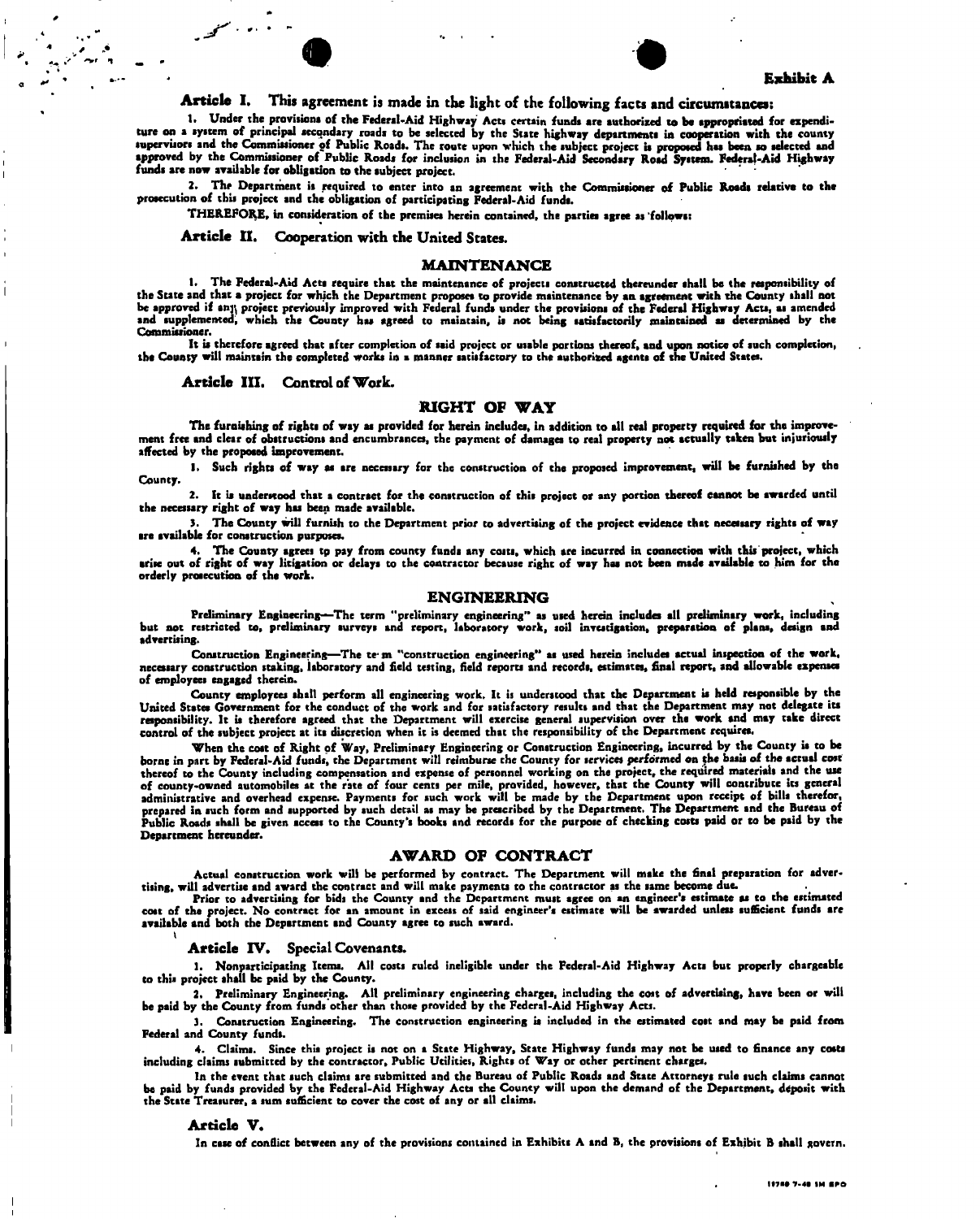**Article VI - Location of Project and Brief Description of Work.** 

**On approved FederalrAid Secondary Project S-1015(2), in Santa Clara County, covering proposed four-lane construction on: CAPITOL AVENUE between McKee Road and Berryessa Road, net length 1»35 miles\*** 

**Article VII - Funds. .** 

**1. The estimated cost of the project as covered by this agreement is:** 

| rreliminary Engineering |                  |
|-------------------------|------------------|
| <b>Contract Items</b>   | $-$ \$359,639.25 |
| Supplemental Work       | 7,000.00         |
| Subtotal                | \$366,639.25     |
| Contingencies           | 18,360.75        |

**Contract Total \$385,000.00** 

**Construction Engineering 3&,600.00** 

# $\frac{1}{2}$  Total  $\frac{1}{25}$ ,600.00

**Preliminary Engineering \$ 2,000\*00** 

**2.** On the basis of the above estimate, this project will be financed **as follows:** 

| Federal-Aid Secondary Funds                                        | \$220,000.00<br>\$101,000.00 |  |
|--------------------------------------------------------------------|------------------------------|--|
| State Highway Matching Funds<br>County Funds already deposited for |                              |  |
| this project '                                                     | \$1,000,00.                  |  |
| County Funds to be made available                                  | \$103,600.00                 |  |

**3. The actual funds for the project will be set up after the bids**  have been opened, and shall be on the basis of contract prices. **amounts shown under the various categories of paragraph 2, above, may be adjusted from time to time as the needs of the parties make it desirable, provided that the balances available in any category, the total estimated project cost, or the maximum legal pro rata are not exceeded.** 

**The County agrees to deposit the necessary matching funds (not already deposited) with the Division of Highways within five days of being notified of the amount required to award a contract to the lowest satisfactory bidder. ^** 

\* » *°* 

**Article VIII - Special Covenants.** 

**1. It is understood that Federal and State participation will be applied to the costs of Construction Engineering, and that the County will submit to the Division of Highways bills for its direct Construction Engineering expenditures.** 

#### **Exh<sup>2</sup> alt** B **f**